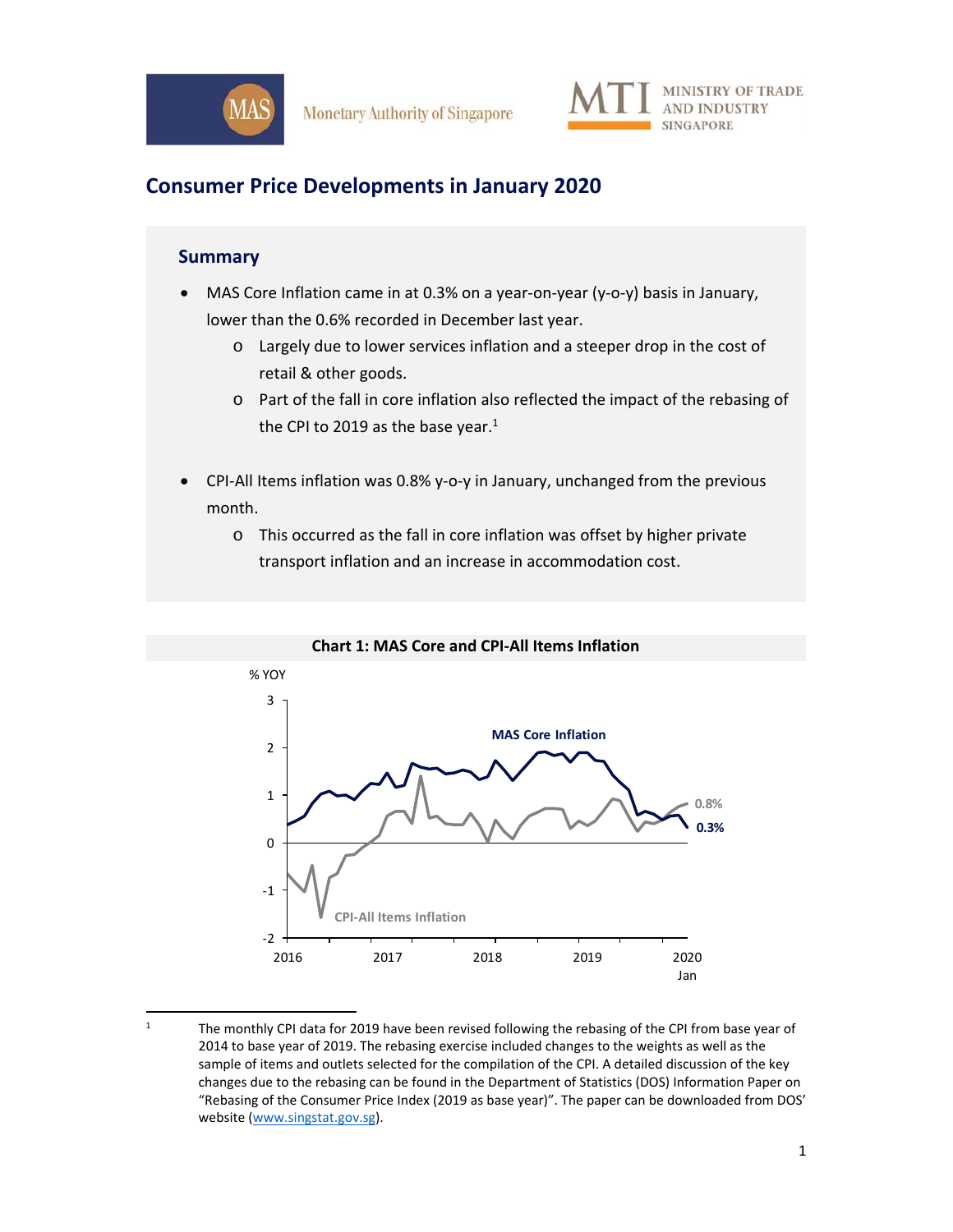

**Chart 2: % Point Contribution to Year‐on‐year CPI‐All Items Inflation** 

\* Private transport and accommodation are excluded from the MAS Core Inflation series. Source: MAS, MTI estimates

## **CPI‐All Items inflation was unchanged at 0.8% y‐o‐y in January**

CPI‐All Items



Private Transport



CPI‐All Items inflation was unchanged as higher private transport inflation and an increase in accommodation cost was offset by lower inflation in the remaining core CPI basket.

Private transport inflation was higher due to a steeper rise in car prices.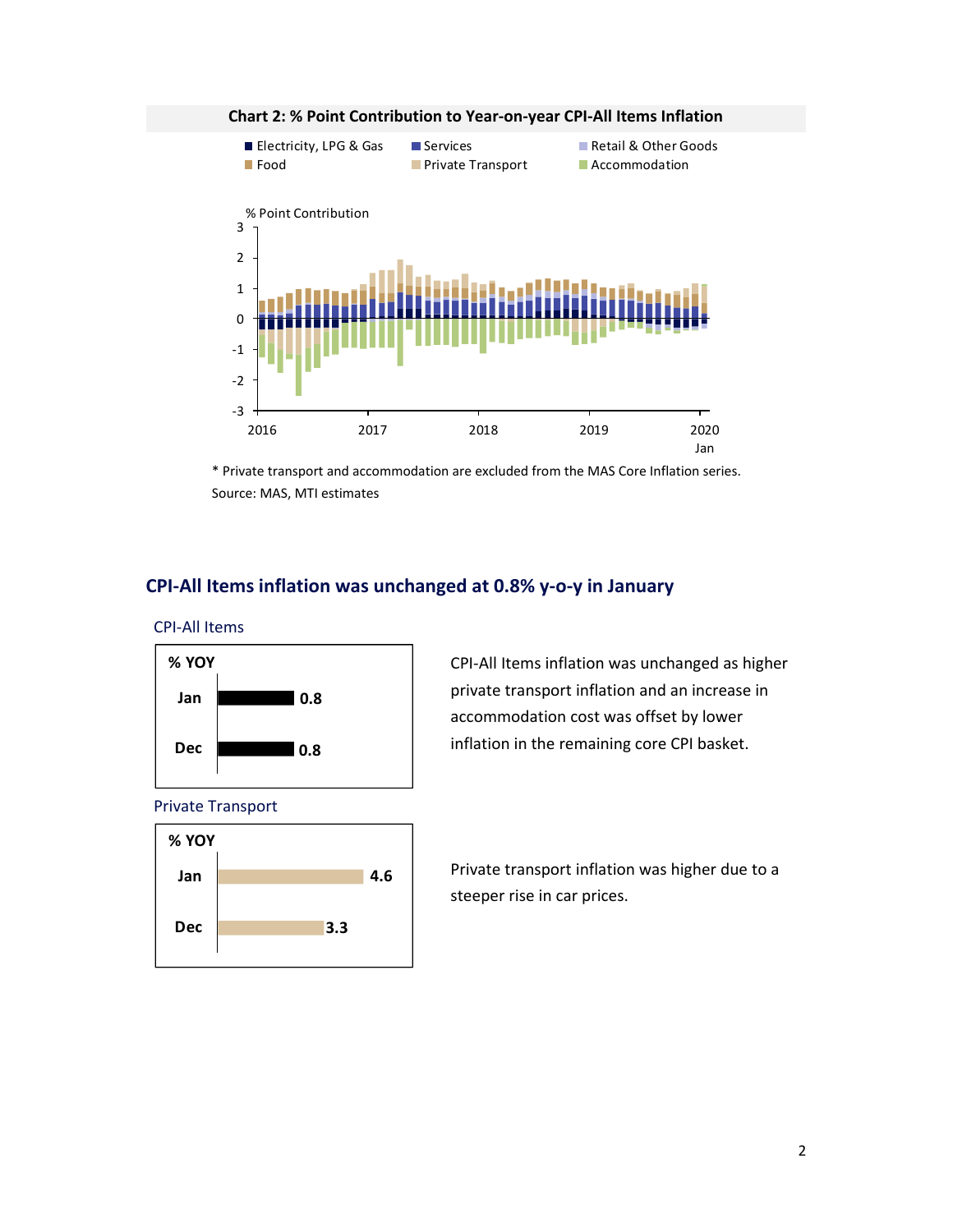### Electricity & Gas



The cost of electricity & gas fell at a slower pace as regulated electricity tariffs increased, even as the Open Electricity Market (OEM) continued to have a dampening effect on overall electricity prices.

#### Accommodation



Accommodation costs rose in line with a pickup in housing rentals, which saw a turnaround in January after more than five years of decline.

Food



Food inflation was unchanged as a larger increase in the prices of non‐cooked food was offset by a smaller increase in the prices of prepared meals.

#### Retail & Other Goods



Services



The cost of retail & other goods recorded a steeper drop as the prices of medical products and clothing & footwear registered larger declines.

Services inflation was lower mainly on account of a decline in tuition & other fees, reflecting the effect of enhanced pre‐school subsidies. There was also a smaller increase in telecommunication services fees, as well as a larger fall in the cost of healthcare services.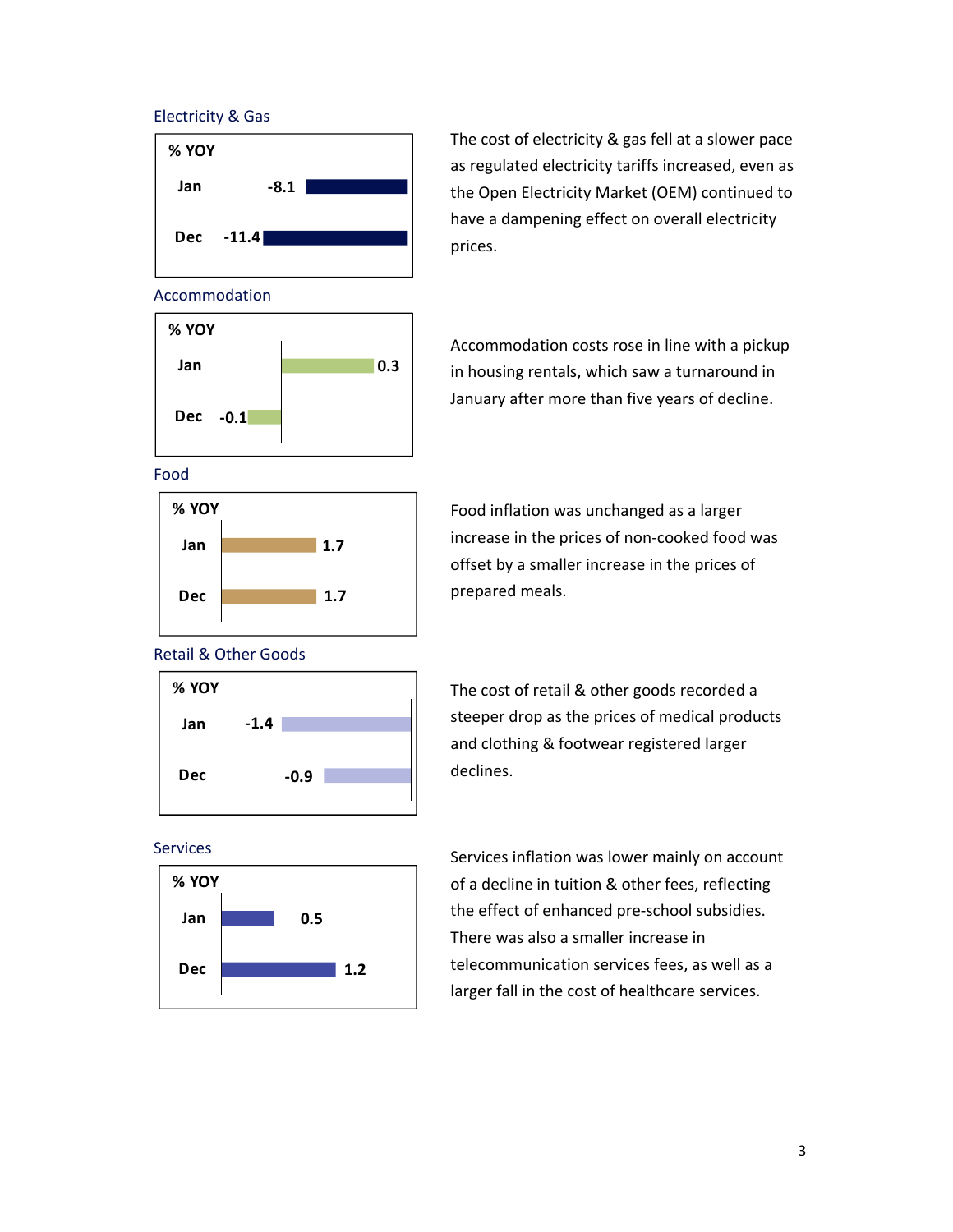# **Outlook**

In the quarters ahead, external sources of inflation are likely to remain benign, amid weak demand conditions, and generally well‐supplied food and oil commodity markets. On the domestic front, labour market conditions continued to soften slightly, which could lead to a moderation in unit labour cost growth this year. At the same time, economic uncertainty, including the effects of the COVID‐19 outbreak, will likely discourage firms from passing on any cost increases to consumers.

Inflationary pressures are expected to remain subdued in the near term. MAS and MTI will closely monitor price trends in the coming months, including the impact of the rebasing of the CPI on inflation rates. At this stage, the 2020 forecasts for MAS Core Inflation and CPI‐All Items inflation remain at 0.5–1.5%.

MONETARY AUTHORITY OF SINGAPORE MINISTRY OF TRADE AND INDUSTRY 24 February 2020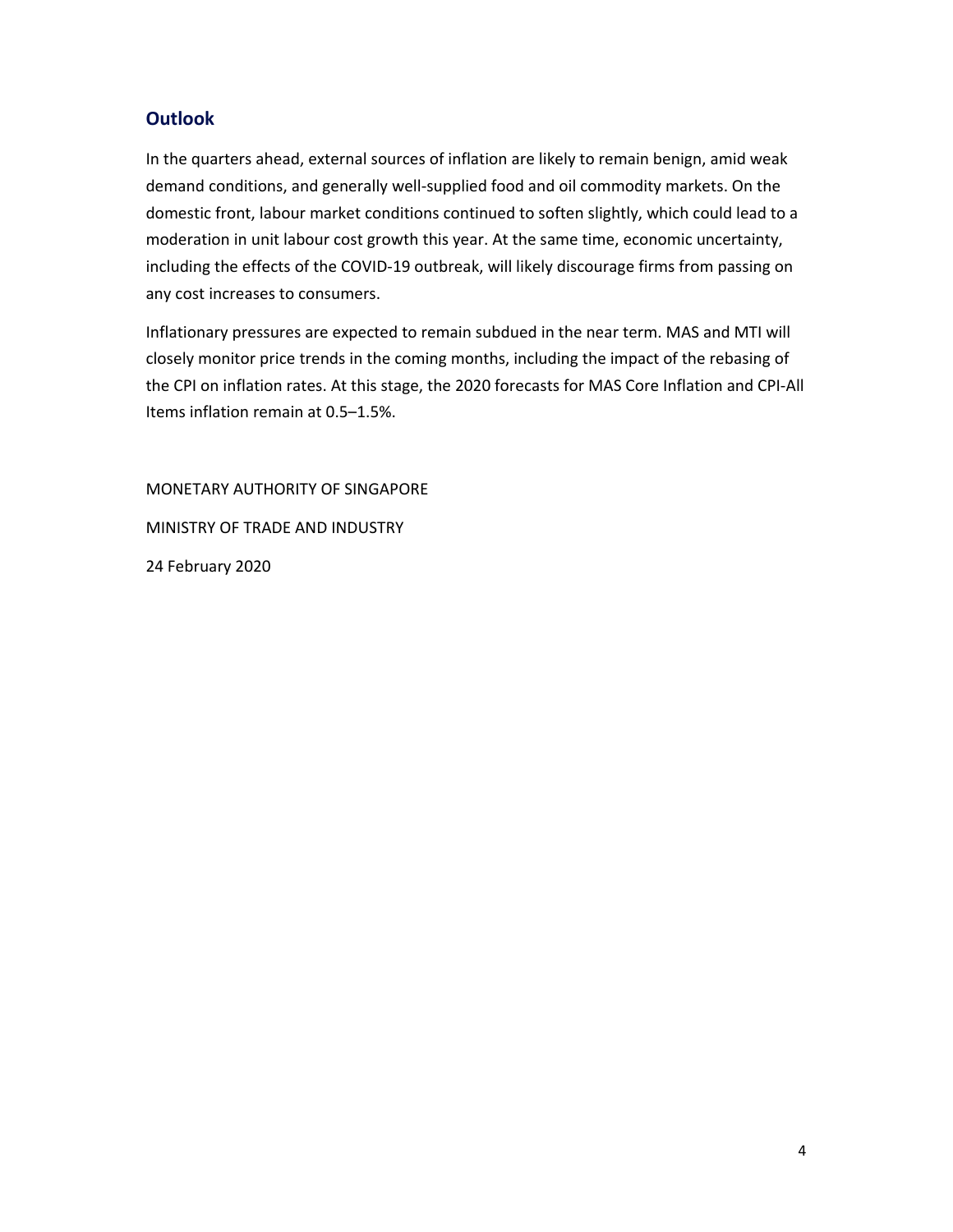# **Annex: Price Indicators**

### **CPI – All Items**

The CPI is commonly used as a measure of consumer price changes in the economy. It tracks the change in prices of a fixed basket of consumption goods and services commonly purchased by the general resident households over time.

The CPI covers only consumption expenditure incurred by resident households. It excludes non‐consumption expenditures such as purchases of houses, shares and other financial assets and income taxes etc.

The CPI – All Items provides a comprehensive overview of the prices of consumer goods and services. Nevertheless, useful information can also be revealed by complementary CPI series derived by excluding specific items in the All Items basket. For example, two other CPI series reported on a monthly basis are the CPI less imputed rentals on owner‐occupied accommodation and the MAS Core Inflation.

### **MAS Core Inflation**

The Monetary Authority of Singapore (MAS) monitors a core inflation measure that excludes the components of "Accommodation" and "Private Transport". These items are excluded as they tend to be significantly influenced by supply‐side administrative policies and are volatile. Core inflation is meant to capture the generalised and persistent price changes that are driven by underlying demand conditions. It thus provides useful information for monetary policy which has the objective of ensuring price stability in the medium term.

### **CPI less imputed rentals on owner‐occupied accommodation**

Accommodation, one of the groups in the Housing & Utilities category of the CPI, comprises "rented and owner‐occupied accommodation", as well as "housing maintenance & repairs". A significant share of the Accommodation group is "owner‐occupied accommodation (OOA)" cost, which is meant to reflect the costs to homeowners of utilising the flow of services provided by their homes over an extended period of time. As the cost of using housing services is not directly observed for homeowners, it is proxied by market rentals.

Changes in the CPI imputed rentals on OOA, however, have no direct impact on the monthly cash expenditure of most households in Singapore as they already own their homes. Hence, the CPI less imputed rentals on OOA is compiled as an additional indicator to track households' actual expenditures. Actual rentals paid on rented homes are still included in this measure.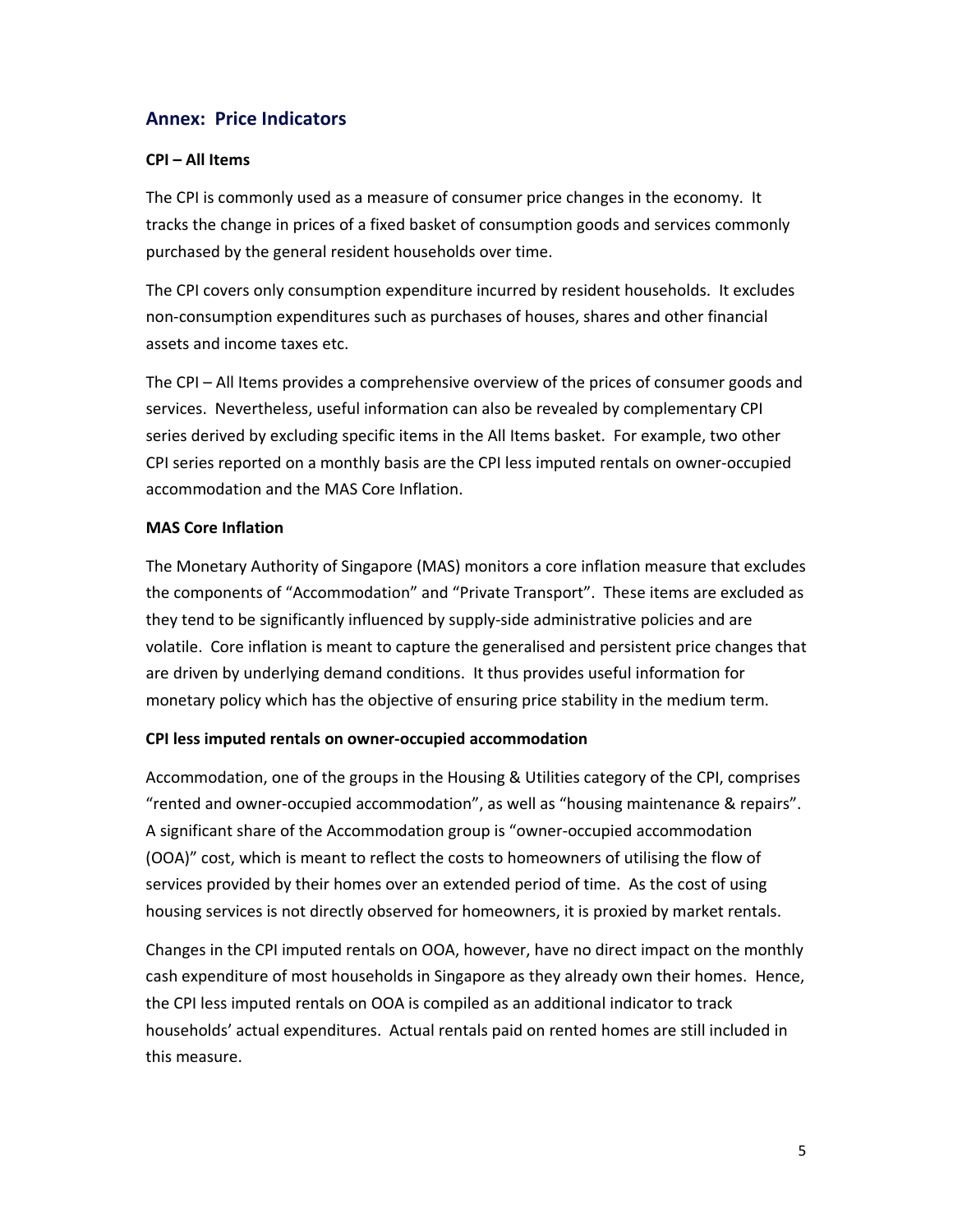### **CPI Statistics**

*Detailed CPI statistics can be found in the Department of Statistics' release titled "Singapore Consumer Price Index for January 2020". This release also contains further information on the various price indicators published.* 

*https://www.singstat.gov.sg/‐/media/files/publications/economy/cpijan20.pdf* 

### **MAS Core Inflation**

*A detailed review of MAS Core Inflation can be found in "A Review of the Core Inflation Measure for Singapore".* 

*https://www.mas.gov.sg/‐*

*/media/MAS/resource/publications/staff\_papers/StaffPaperNo51.pdf*